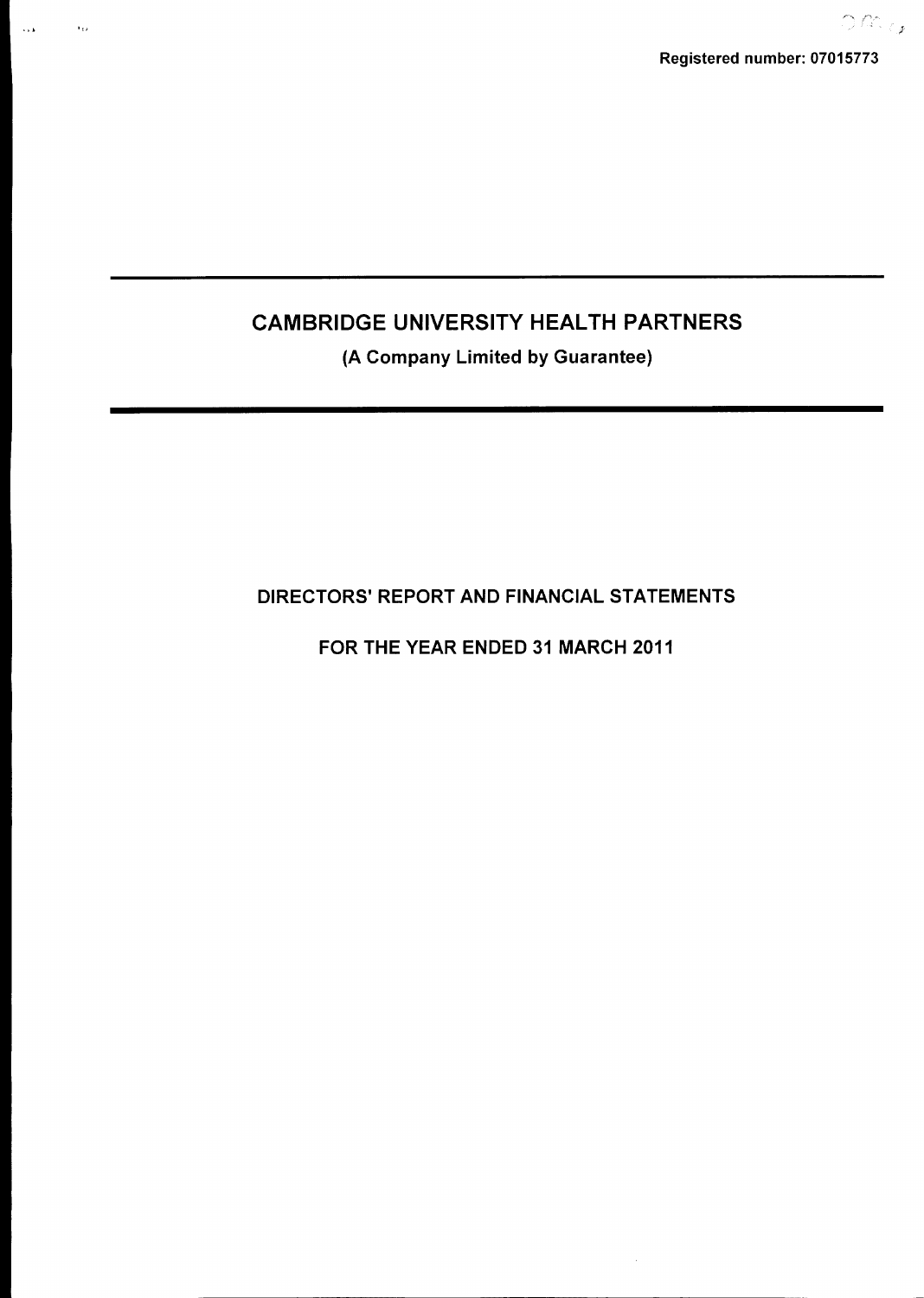$\alpha$ 

 $\hat{\mathcal{A}}$ 

#### **COMPANY INFORMATION**

| <b>DIRECTORS</b>         | Professor Sir D K Peters (Chairman)<br>Dr M D Archer<br>Ms K P Bell (resigned 28/03/2011)<br>Professor J A Bradley<br>Mr S J Bridge<br>Mr R Burgin<br>Ms A Campbell<br>Dr G J Goodier<br>Professor P B Jones<br>Professor D E Neal<br>Dr J W Nicholls<br>Professor A F Richard (resigned 30/09/2010)<br>Professor J G P Sissons<br>Sir L K Borysiewicz (appointed 18/11/2010) |
|--------------------------|-------------------------------------------------------------------------------------------------------------------------------------------------------------------------------------------------------------------------------------------------------------------------------------------------------------------------------------------------------------------------------|
| <b>COMPANY SECRETARY</b> | Mr S M Davies                                                                                                                                                                                                                                                                                                                                                                 |
| <b>COMPANY NUMBER</b>    | 07015773                                                                                                                                                                                                                                                                                                                                                                      |
| <b>REGISTERED OFFICE</b> | c/o Eversheds LLP<br><b>Kett House</b><br><b>Station Road</b><br>Cambridge<br>Cambridgeshire<br>CB1 2JY                                                                                                                                                                                                                                                                       |
| <b>AUDITORS</b>          | Peters Elworthy & Moore<br><b>Chartered Accountants &amp; Statutory Auditors</b><br>Salisbury House<br><b>Station Road</b><br>Cambridge<br>Cambridgeshire<br>CB12LA                                                                                                                                                                                                           |
| <b>BANKERS</b>           | Barclays Bank Plc<br>15 Bene't Street<br>Cambridge<br>CB <sub>2</sub> 3PZ                                                                                                                                                                                                                                                                                                     |
| <b>SOLICITORS</b>        | Eversheds LLP<br><b>Kett House</b><br><b>Station Road</b><br>Cambridge<br>Cambridgeshire<br>CB1 2JY                                                                                                                                                                                                                                                                           |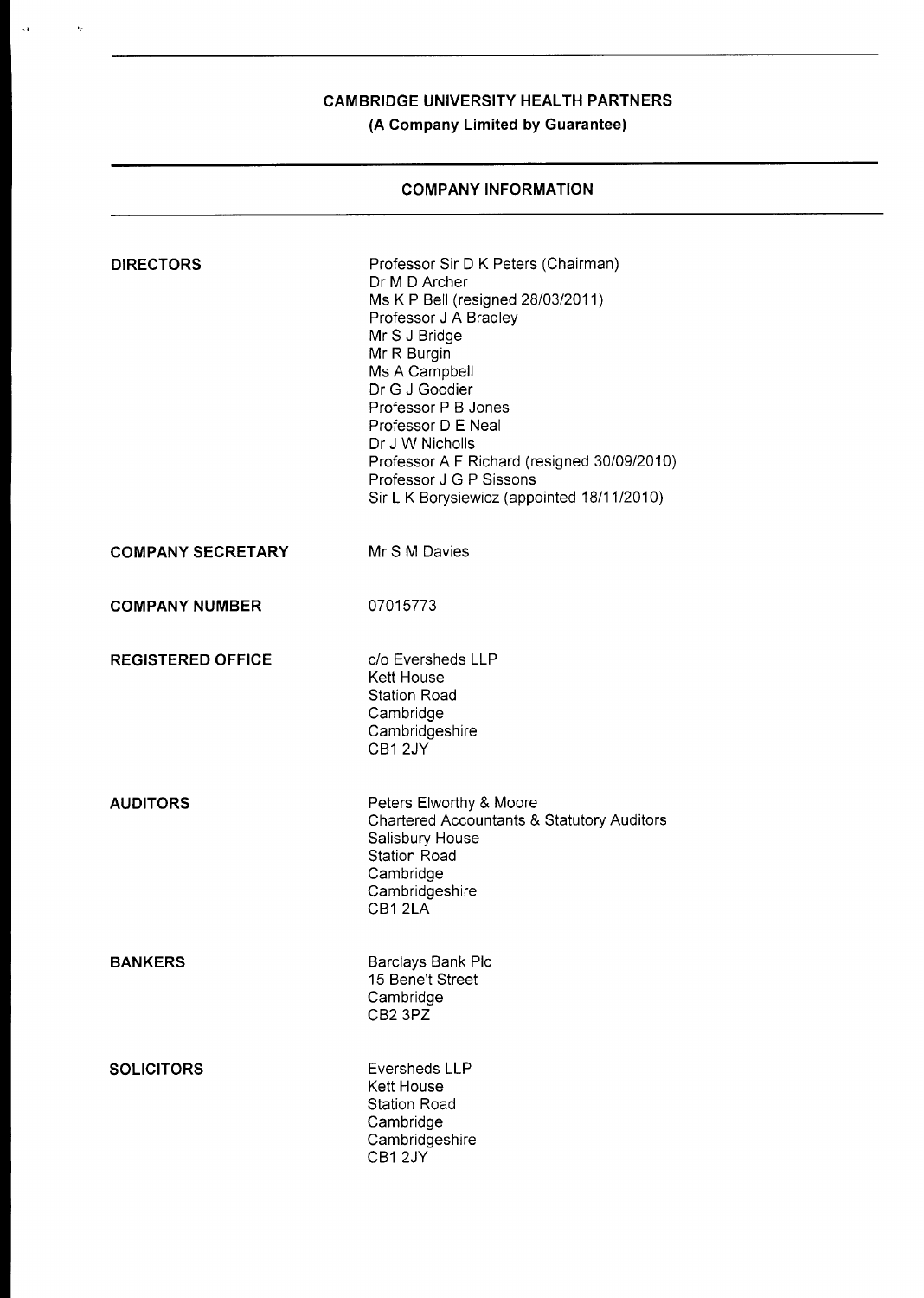$\zeta_{\rm C}$ 

 $\gamma_{\rm c}$ 

| <b>CONTENTS</b> |  |
|-----------------|--|
|-----------------|--|

|                                                                             | Page      |  |
|-----------------------------------------------------------------------------|-----------|--|
| <b>Directors' Report</b>                                                    | $1 - 2$   |  |
| <b>Independent Auditors' Report</b>                                         | $3 - 4$   |  |
| <b>Income and Expenditure Account</b>                                       | 5         |  |
| <b>Balance Sheet</b>                                                        | 6         |  |
| <b>Notes to the Financial Statements</b>                                    | $7 - 10$  |  |
| The following pages do not form part of the statutory financial statements: |           |  |
| Detailed Income and Expenditure Account and Summaries                       | $11 - 12$ |  |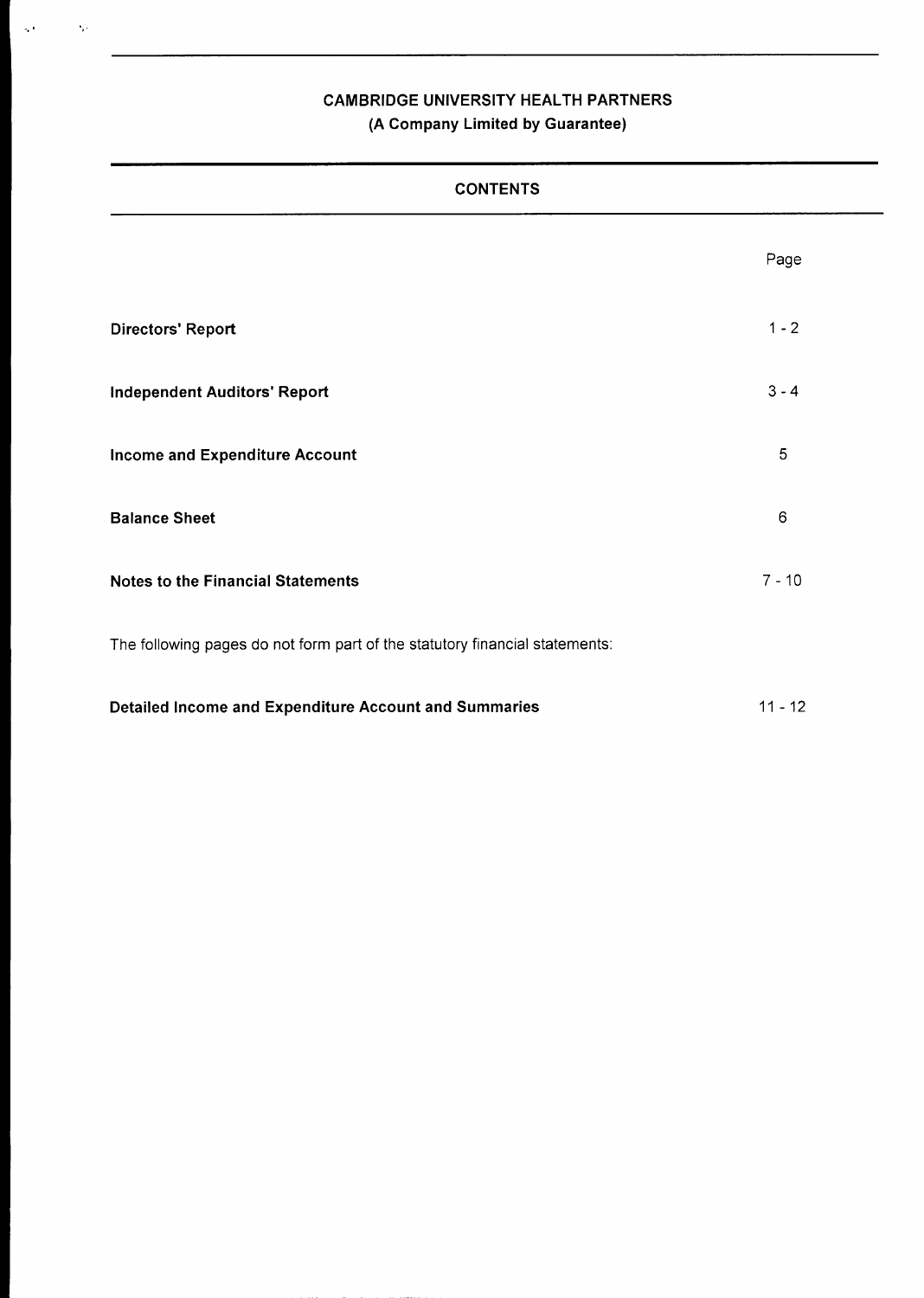#### **DIRECTORS' REPORT FOR THE YEAR ENDED 31 MARCH 2011**

The directors present their report and the financial statements for the year ended 31 March 2011.

#### **PRINCIPAL ACTIVITIES**

A.

The company was founded in 2009 to act as the partnership vehicle for the organisations that collectively comprise the Cambridge Academic Health Science Centre. In that year, the Department of Health designated five centres in England as Academic Health Science Centres in recognition of their internationally competitive excellence in health care, health-related research and the education of the medical and other health care professionals. The members of the company are the University of Cambridge, Cambridgeshire and Peterborough NHS Foundation Trust, Cambridge University Hospitals NHS Foundation Trust and Papworth Hospital NHS Foundation Trust. The company also acts as the contract holder and managing agent for the Cambridgeshire and Peterborough Health Innovation and Education Cluster (HIEC), a further policy initiative of the Department of Health for which funding was awarded in 2010. The aims of the HIEC are to promote education and innovation in health care.

The company's objects are the advancement of education, health, learning and research.

#### **DIRECTORS**

The directors who served during the year were:

Professor Sir D K Peters (Chairman) Dr M D Archer Ms K P Bell (resigned 28/03/2011) Professor J A Bradley Mr S J Bridge Mr R Burgin Ms A Campbell Dr G J Goodier Professor P B Jones Professor D E Neal Dr J W Nicholls Professor A F Richard (resigned 30/09/2010) Professor J G P Sissons Sir L K Borysiewicz (appointed 18/11/2010)

Subsequent to the balance sheet date, Ms J Raine was appointed a director on 9 May 2011.

#### **DIRECTORS' RESPONSIBILITIES STATEMENT**

The directors are responsible for preparing the Directors' Report and the financial statements in accordance with applicable law and regulations.

Company law requires the directors to prepare financial statements for each financial year. Under that law the directors have elected to prepare the financial statements in accordance with United Kingdom Generally Accepted Accounting Practice (United Kingdom Accounting Standards and applicable law). Under company law the directors must not approve the financial statements unless they are satisfied that they give a true and fair view of the state of affairs of the company and of the surplus or deficit of the company for that period. In preparing these financial statements, the directors are required to:

- select suitable accounting policies and then apply them consistently;
- make judgments and estimates that are reasonable and prudent;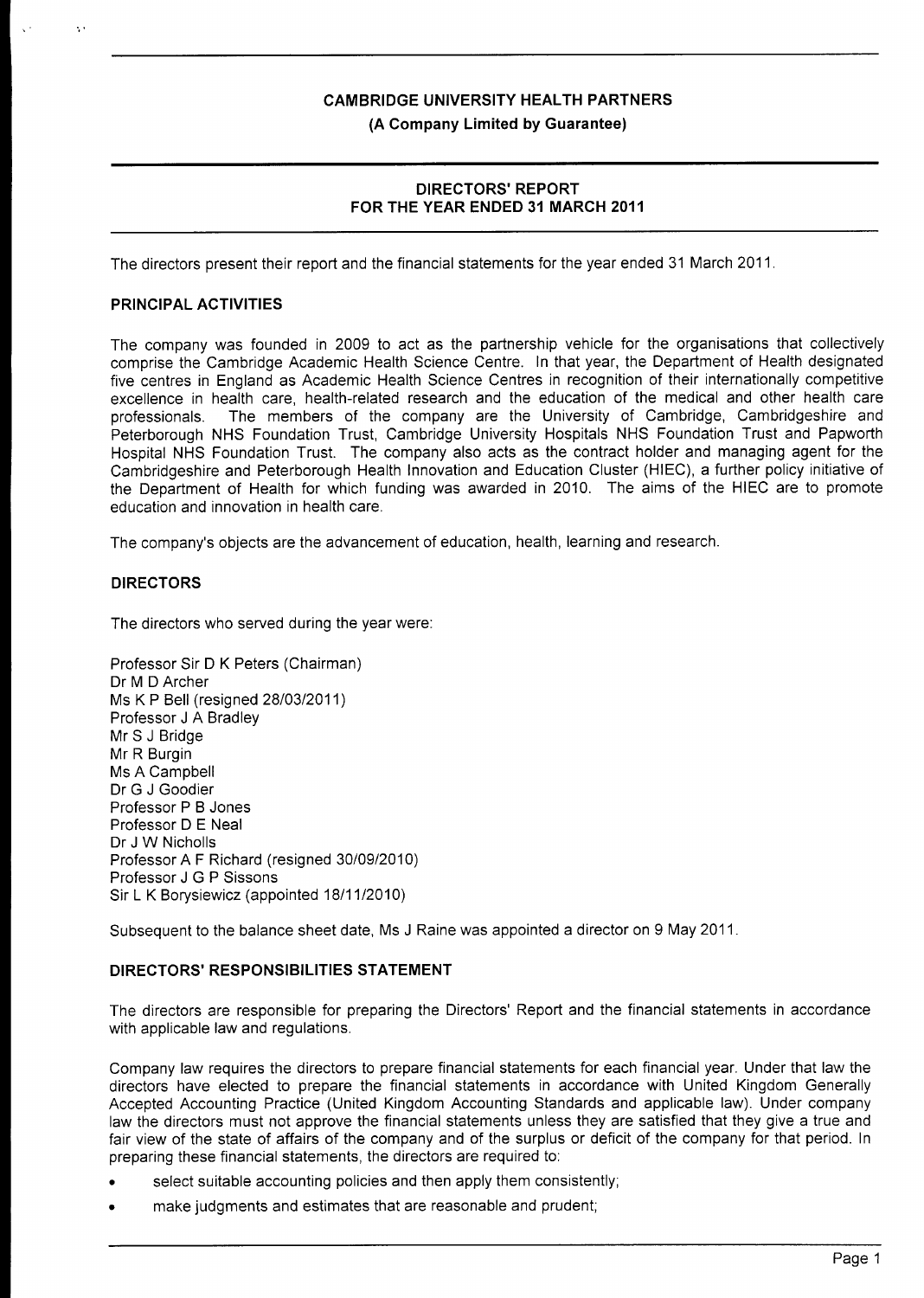#### **DIRECTORS' REPORT FOR THE YEAR ENDED 31 MARCH 2011**

**.** prepare the financial statements on the going concern basis unless it is inappropriate to presume that the company will continue in business.

The directors are responsible for keeping adequate accounting records that are sufficient to show and explain the company's transactions and disclose with reasonable accuracy at any time the financial position of the company and enable them to ensure that the financial statements comply with the Companies Act 2006. They are also responsible for safeguarding the assets of the company and hence for taking reasonable steps for the prevention and detection of fraud and other irregularities.

#### **PROVISION OF INFORMATION TO AUDITORS**

Each of the persons who are directors at the time when this Directors' Report is approved has confirmed that:

- so far as that director is aware, there is no relevant audit information of which the company's auditors are unaware, and
- . that director has taken all the steps that ought to have been taken as a director in order to be aware of any information needed by the company's auditors in connection with preparing their report and to establish that the company's auditors are aware of that information.

#### **AUDITORS**

 $\ddotsc$ 

The auditors, Peters Elworthy & Moore, will be proposed for reappointment in accordance with section 485 of the Companies Act 2006.

In preparing this report, the directors have taken advantage of the small companies exemptions provided by section 415A of the Companies Act 2006.

This report was approved by the board on  $23 \cdot d$   $68$   $68$   $100$   $100$  and signed on its behalf.

SNDCS es

**Mr S M Davies Secretary**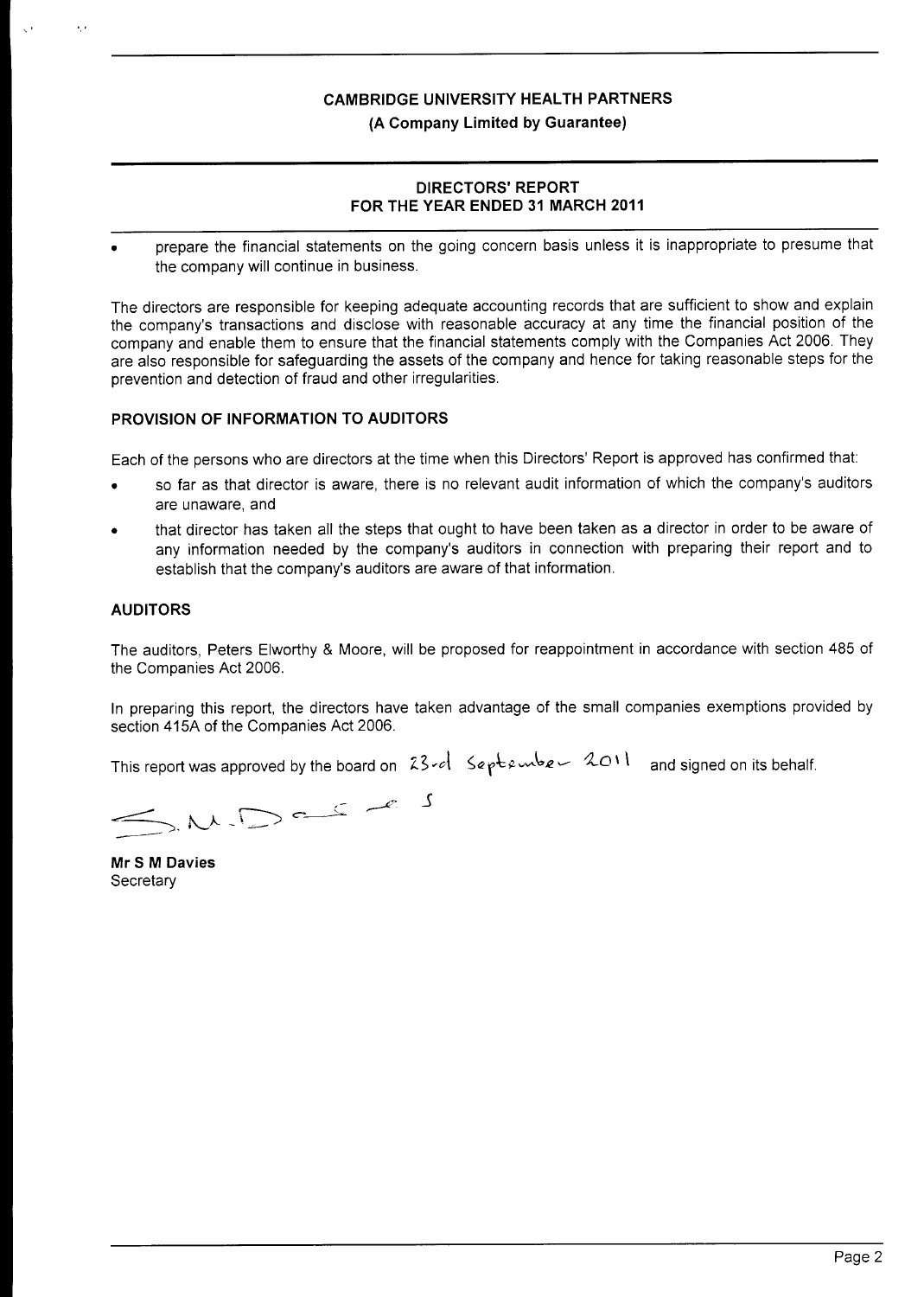#### **INDEPENDENT AUDITORS REPORT TO THE MEMBERS OF CAMBRIDGE UNIVERSITY HEALTH PARTNERS**

We have audited the financial statements of Cambridge University Health Partners for the year ended 31 March 2011, set out on pages 5 to 10. The financial reporting framework that has been applied in their preparation is applicable law and the Financial Reporting Standard for Smaller Entities (effective April 2008) (United Kingdom Generally Accepted Accounting Practice applicable to Smaller Entities).

This report is made solely to the company's members, as a body, in accordance with Chapter 3 of Part 16 of the Companies Act 2006. Our audit work has been undertaken so that we might state to the company's members those matters we are required to state to them in an Auditors' Report and for no other purpose. To the fullest extent permitted by law, we do not accept or assume responsibility to anyone other than the company and the company's members as a body, for our audit work, for this report, or for the opinions we have formed.

#### **RESPECTIVE RESPONSIBILITIES OF DIRECTORS AND AUDITORS**

As explained more fully in the Directors' Responsibilities Statement, the directors are responsible for the preparation of the financial statements and for being satisfied that they give a true and fair view. Our responsibility is to audit and express an opinion on the financial statements in accordance with applicable law and International Standards on Auditing (UK and Ireland). Those standards require us to comply with the Auditing Practices Board's Ethical Standards for Auditors.

#### **SCOPE OF THE AUDIT OF THE FINANCIAL STATEMENTS**

An audit involves obtaining evidence about the amounts and disclosures in the financial statements sufficient to give reasonable assurance that the financial statements are free from material misstatement, whether caused by fraud or error. This includes an assessment of: whether the accounting policies are appropriate to the company's circumstances and have been consistently applied and adequately disclosed; the reasonableness of significant accounting estimates made by the directors; and the overall presentation of the financial statements. In addition, we read all the financial and non-financial information in the Directors' Report to identify material inconsistencies with the audited financial statements. If we become aware of any apparent material misstatements or inconsistencies we consider the implications for our report.

#### **OPINION ON FINANCIAL STATEMENTS**

In our opinion the financial statements:

 $\bullet$ 

- give a true and fair view of the state of the company's affairs as at 31 March 2011 and of its surplus for the year then ended;
- have been properly prepared in accordance with United Kingdom Generally Accepted Accounting Practice applicable to Smaller Entities; and
- have been prepared in accordance with the requirements of the Companies Act 2006.

#### **OPINION ON OTHER MATTER PRESCRIBED BY THE COMPANIES ACT 2006**

In our opinion the information given in the Directors' Report for the financial year for which the financial statements are prepared is consistent with the financial statements.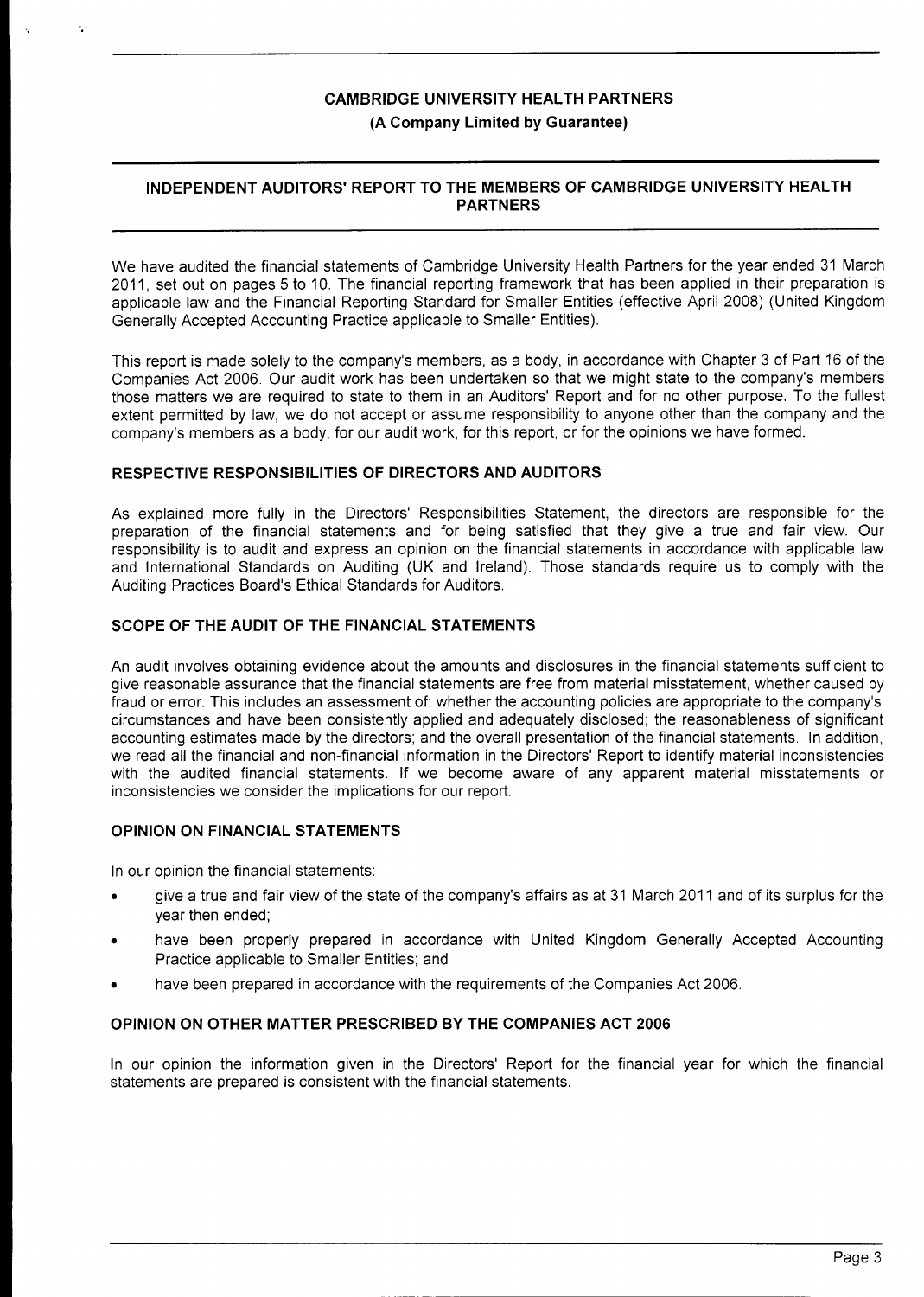#### **INDEPENDENT AUDITORS REPORT TO THE MEMBERS OF CAMBRIDGE UNIVERSITY HEALTH PARTNERS**

#### **MATTERS ON WHICH WE ARE REQUIRED TO REPORT BY EXCEPTION**

We have nothing to report in respect of the following matters where the Companies Act 2006 requires us to report to you if, in our opinion:

- adequate accounting records have not been kept, or returns adequate for our audit have not been received from branches not visited by us; or
- the financial statements are not in agreement with the accounting records and returns; or
- certain disclosures of directors' remuneration specified by law are not made; or
- we have not received all the information and explanations we require for our audit; or
- the directors were not entitled to prepare the financial statements in accordance with the small companies regime and take advantage of the small companies' exemption in preparing the Directors' Report.

Laragh Joanroy (Senior statutor auditor)

for and on behalf of **Peters Elworthy** & **Moore**

Chartered Accountants Statutory Auditors

Salisbury House Station Road Cambridge **Cambridgeshire** CB1 2LA

7 October 2011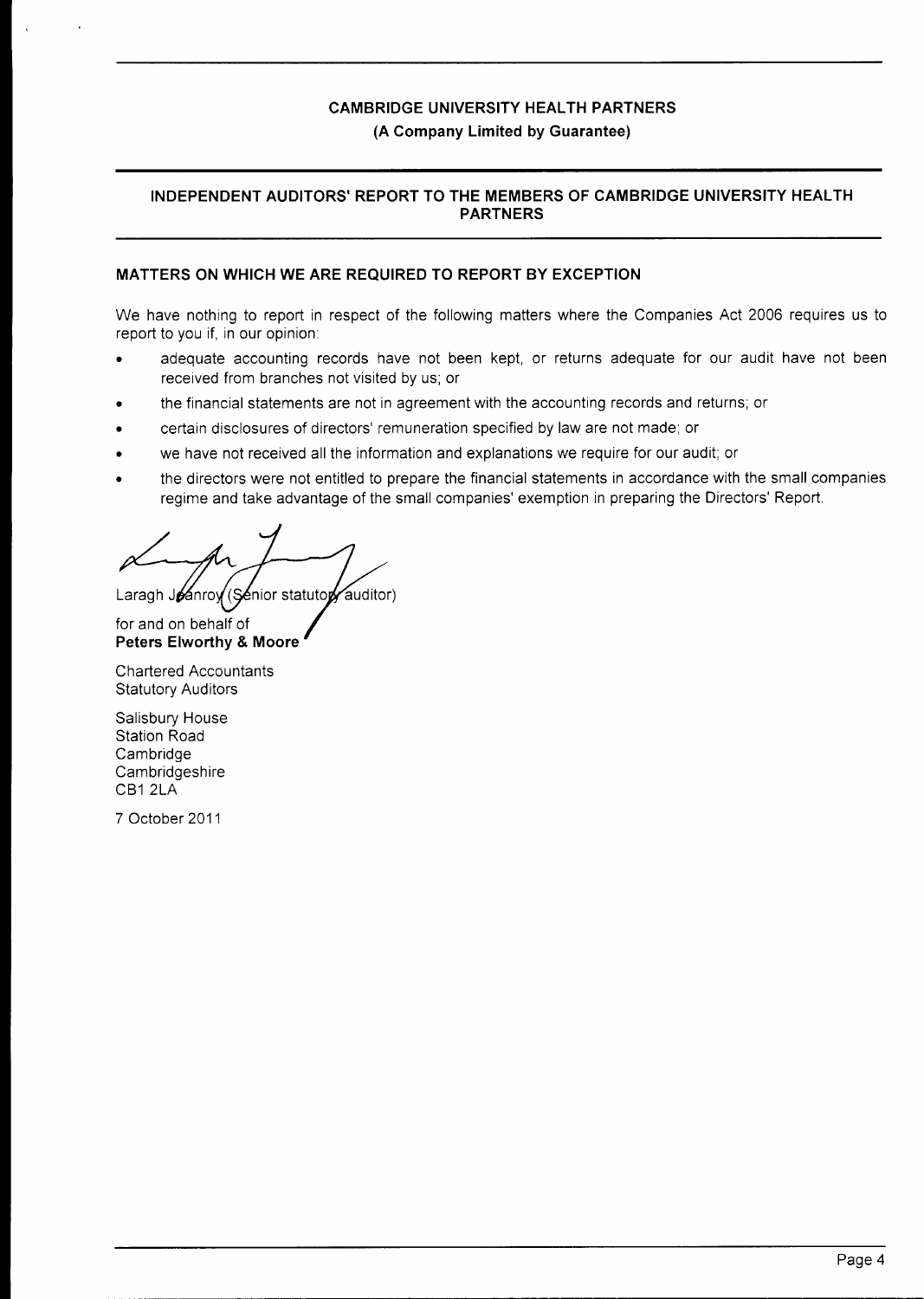#### **INCOME AND EXPENDITURE ACCOUNT FOR THE YEAR ENDED 31 MARCH 2011**

|                                                | <b>Note</b> | 2011       | 2010<br>£ |
|------------------------------------------------|-------------|------------|-----------|
| <b>TURNOVER</b>                                |             | 2,302,318  |           |
| Other operating charges                        |             | (428, 141) |           |
| SURPLUS ON ORDINARY ACTIVITIES BEFORE TAXATION |             | 1,874,177  |           |
| Tax on surplus on ordinary activities          | 3           |            |           |
| SURPLUS FOR THE FINANCIAL YEAR                 |             | 1,874,177  |           |

The notes on pages 7 to 10 form part of these financial statements.

 $\frac{1}{2}$ 

 $\mathcal{C}$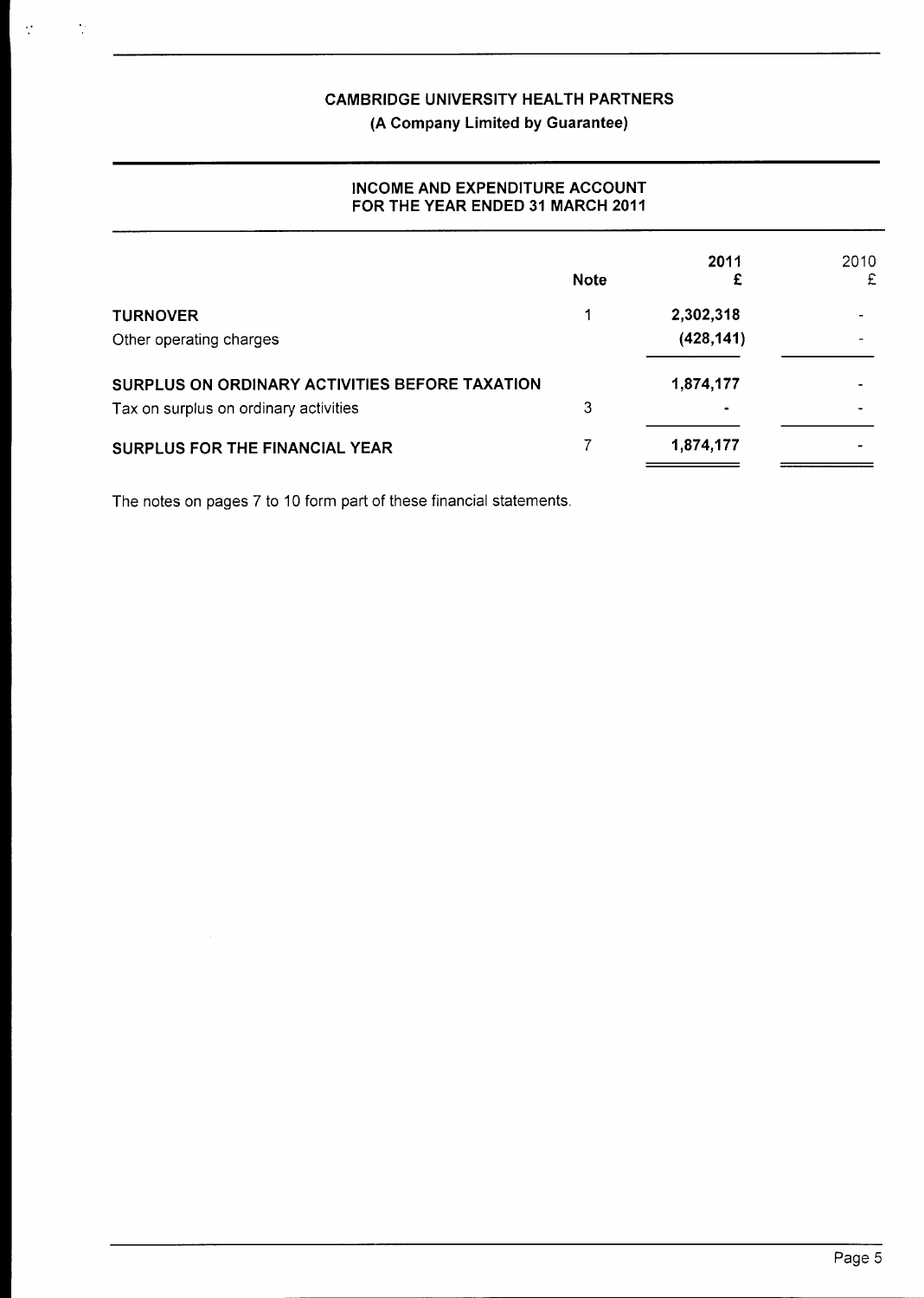#### **(A Company Limited by Guarantee) REGISTERED NUMBER: 07015773**

| PULLIVE AILE<br><b>AS AT 31 MARCH 2011</b> |             |   |           |  |
|--------------------------------------------|-------------|---|-----------|--|
| £                                          | 2011<br>£   | £ | 2010<br>£ |  |
|                                            |             |   |           |  |
| 458,605                                    |             |   |           |  |
| 1,422,772                                  |             |   |           |  |
| 1,881,377                                  |             |   |           |  |
| (7, 200)                                   |             |   |           |  |
|                                            | 1,874,177   |   |           |  |
|                                            | 1,874,177   |   |           |  |
|                                            |             |   |           |  |
|                                            | 1,874,177   |   |           |  |
|                                            | 1,874,177   |   |           |  |
|                                            | <b>Note</b> |   |           |  |

**BALANCE SHEET**

The financial statements have been prepared in accordance with the special provisions relating to companies subject to the small companies regime within Part 15 of the Companies Act 2006 and in accordance with the Financial Reporting Standard for Smaller Entities (effective April 2008).

The financial statements were approved and authorised for issue by the board and were signed on its behalf on<br>  $23-d$   $5e$ <br>  $24$   $-201$ 

 $\mathcal{C}^{\mathcal{A}}$ 

#### **Professor Sir D K Peters (Chairman)** Director

The notes on pages 7 to 10 form part of these financial statements.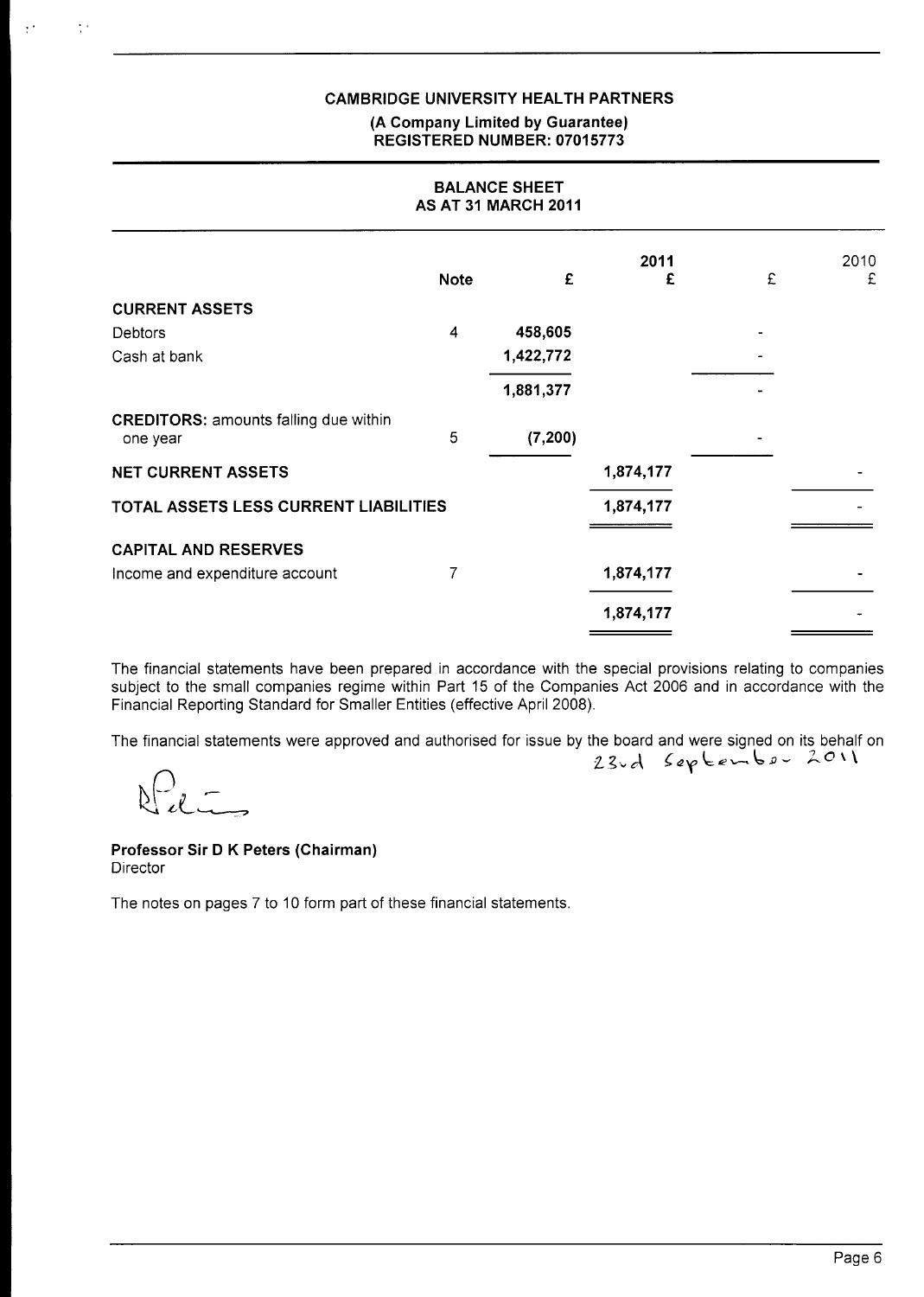#### **(A Company Limited by Guarantee)**

#### **NOTES TO THE FINANCIAL STATEMENTS FOR THE YEAR ENDED 31 MARCH 2011**

#### **1. ACCOUNTING POLICIES**

 $\frac{1}{2}$  :

#### **1.1 Basis of preparation of financial statements**

The financial statements have been prepared under the historical cost convention and in accordance with the Financial Reporting Standard for Smaller Entities (effective April 2008).

#### **1.2 Cash flow**

The financial statements do not include a Cash Flow Statement because the company, as a small reporting entity, is exempt from the requirement to prepare such a statement under the Financial Reporting Standard for Smaller Entities (effective April 2008).

#### **1.3 Turnover**

Turnover comprises revenue recognised by the company in respect of HIEC and matched funding receivable in the year, exclusive of Value Added Tax.

#### **2. SURPLUS**

The surplus is stated after charging:

|                        | 2011  | 2010                     |
|------------------------|-------|--------------------------|
| Auditors' remuneration | f     | £                        |
|                        | 4,500 | $\overline{\phantom{a}}$ |
|                        |       |                          |

During the year, no director received any emoluments (2010 - £NIL).

#### **3. TAXATION**

|                                                          | 2011           | 2010 |
|----------------------------------------------------------|----------------|------|
| UK corporation tax charge on surplus for the year/period | $\blacksquare$ |      |

#### **Factors affecting tax charge for the year!period**

The company, as a not-for-profit organisation, has applied to HMRC for registration as a charity for tax purposes. It is therefore considered that the company is not subject to corporation tax on its primary activities.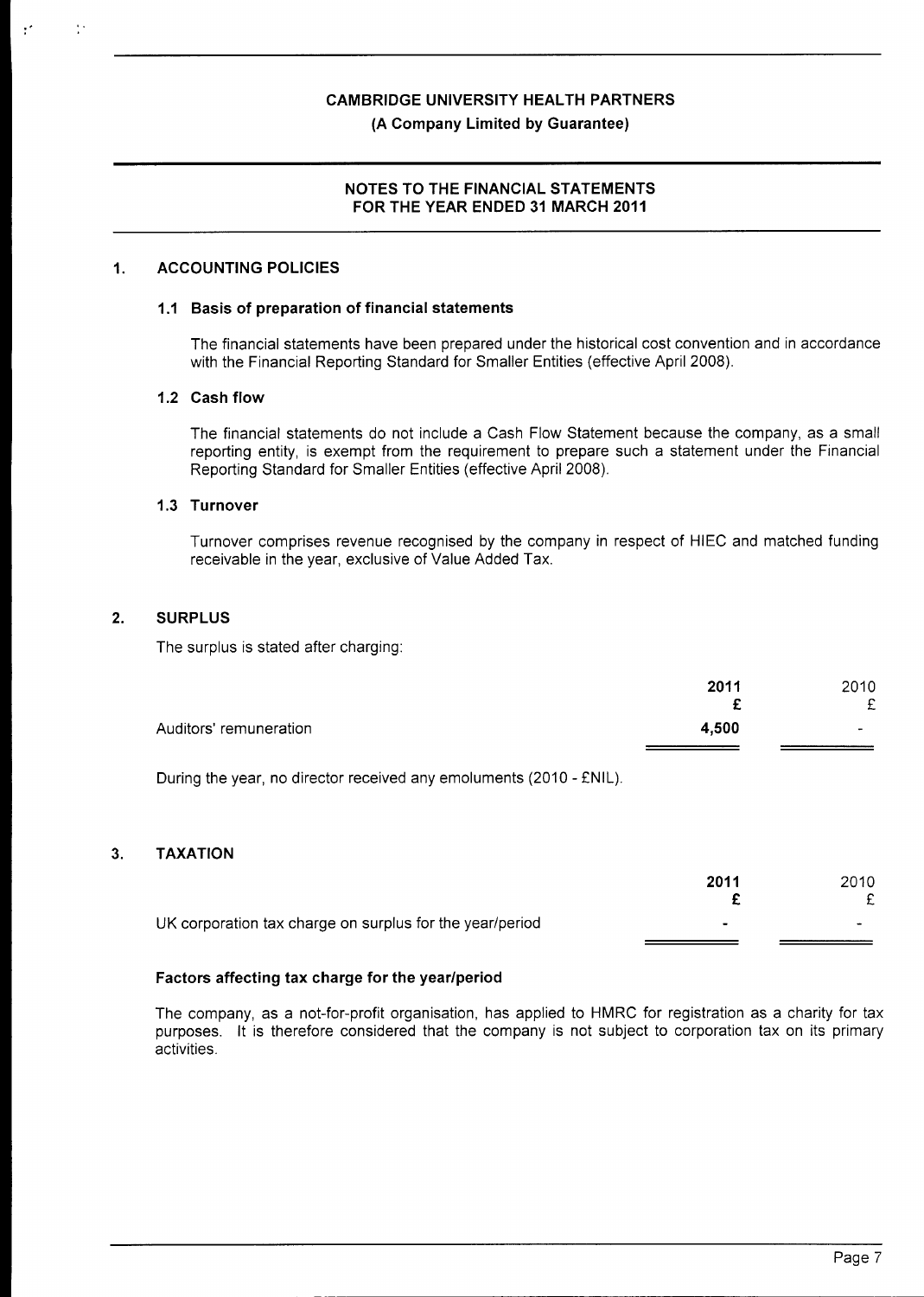# **(A Company Limited by Guarantee)**

#### **NOTES TO THE FINANCIAL STATEMENTS FOR THE YEAR ENDED 31 MARCH 2011**

#### **4. DEBTORS**

**I,,**

 $\frac{1}{2}$  :

|    |                                                                    | 2011<br>£          | 2010<br>£ |
|----|--------------------------------------------------------------------|--------------------|-----------|
|    | Trade debtors<br>Due from Cambridge University Hospitals NHS Trust | 291,900<br>166,705 |           |
|    |                                                                    | 458,605            |           |
| 5. | <b>CREDITORS:</b><br>Amounts falling due within one year           |                    |           |
|    |                                                                    | 2011<br>£          | 2010<br>£ |
|    | Other creditors                                                    | 7,200              |           |

#### **6. COMPANY STATUS**

The company is a private company limited by guarantee and consequently does not have share capital. Each of the members is liable to contribute an amount not exceeding £1 towards the assets of the company in the event of liquidation.

#### **7. RESERVES**

|                      | Income and<br>expenditure<br>account<br>£ |
|----------------------|-------------------------------------------|
| Surplus for the year | 1,874,177                                 |
| At 31 March 2011     | 1,874,177                                 |
|                      |                                           |

#### **8. OTHER FINANCIAL COMMITMENTS**

The balance of the HIEC and matched funding for years 1 and 2 included within turnover is expected to be fully distributed by March 2013.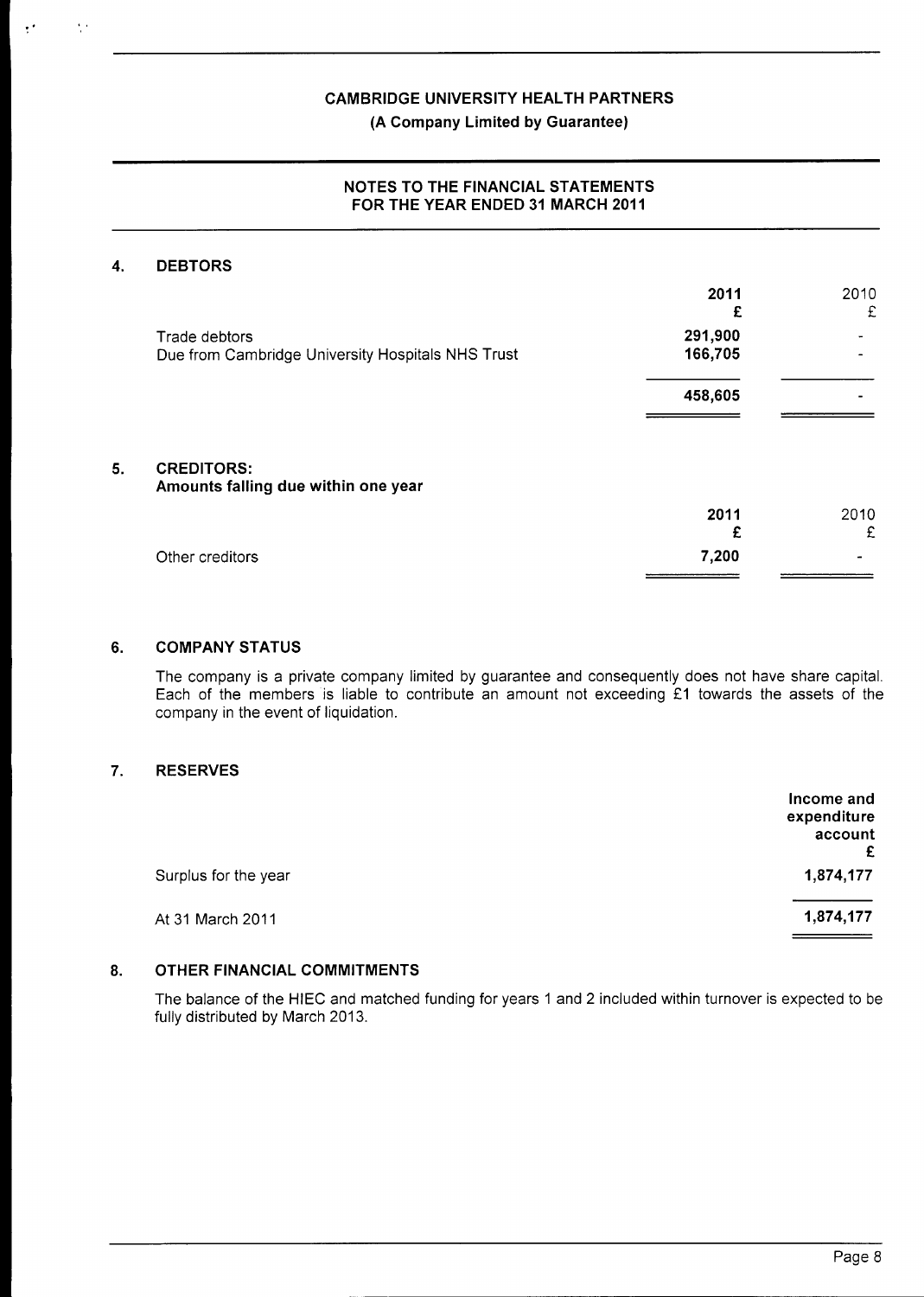**(A Company Limited by Guarantee)**

#### **NOTES TO THE FINANCIAL STATEMENTS FOR THE YEAR ENDED 31 MARCH 2011**

#### **RELATED PARTY TRANSACTIONS** 9.

 $\ddot{\phantom{1}}$ 

Cambridge University Hospitals NHS Foundation Trust (CUH) is one of the members of the company. HIEC matched funding of £56,000 was received from CUH during the year. Dr G Goodier and Dr M Archer are directors of CUH, Prof Patrick Sissons a non-executive director and Prof J A Bradley and Prof A Neale Honorary Consultants. As at 31 March 2011 the sum of £56,000 was owed to the company by CUH and included in debtors above.

In addition, CUH provides a hosting arrangement for the company which involves the provision of serviced office space and the secondment of staff. Under the membership agreement, the costs of company operations are shared equally between the members. CUH meets all operations of the company and recovers contributions from the other three members to offset 75% of costs. A breakdown of the costs incurred by CUH on behalf of CUHP and of the contributions received by CUH from the other members is included below:

|                                                         | 2011<br>£                       | 2010<br>£              |
|---------------------------------------------------------|---------------------------------|------------------------|
| Staff costs<br>Other costs                              | (215, 359)<br>(55, 993)         | (203,069)<br>(57, 736) |
| Sub total<br>Contributions from members<br>Other income | (271, 352)<br>280,500<br>25,000 | (260, 805)<br>269,500  |
| Sub total<br>Contribution from CUH                      | 34,148<br>93,500                | 8,695<br>104,205       |
| Notional surplus                                        | 127,648                         | 112,900                |

The notional surplus is carried forward for offset against members' contributions in future years.

Cambridge and Peterborough NHS Foundation Trust (CPFT) is one of the members of the company. A members' contribution of £93,500 was paid during the year. HIEC matched funding of £56,000 was received from CPFT during the year. Ms A Campbell and Ms J Raine are directors of CPFT and Prof P Jones an Honorary Consultant. As at 31 March 2011 the sum of £56,000 was owed to the company by CPFT and included in debtors above.

Papworth Hospital NHS Foundation Trust (PHFT) is one of the members of the company. A members' contribution of £93,500 was paid during the year. HIEC matched funding of £56,000 was received from CPFT during the year. HIEC matched funding of £56,000 was received from PHFT during the year. Mr S J Bridge and Mr R Burgin are directors of PHFT and Prof J A Bradley a non-executive director.

The University of Cambridge (U0C) is one of the members of the company. A members' contribution of £93,500 was paid during the year. HIEC matched funding of £56,000 was received from CPFT during the year. HIEC matched funding of £56,000 was received from UoC during the year. Sir L Borsiwiecz is a Vice Chancellor of the University of Cambridge and Prof P B Jones, Prof D E Neal, Prof J A Bradley, Prof P Sissons and Dr J Nicholls are senior employees. As at 31 March 2011 the sum of £56,000 was owed to the company by UoC and included in debtors above.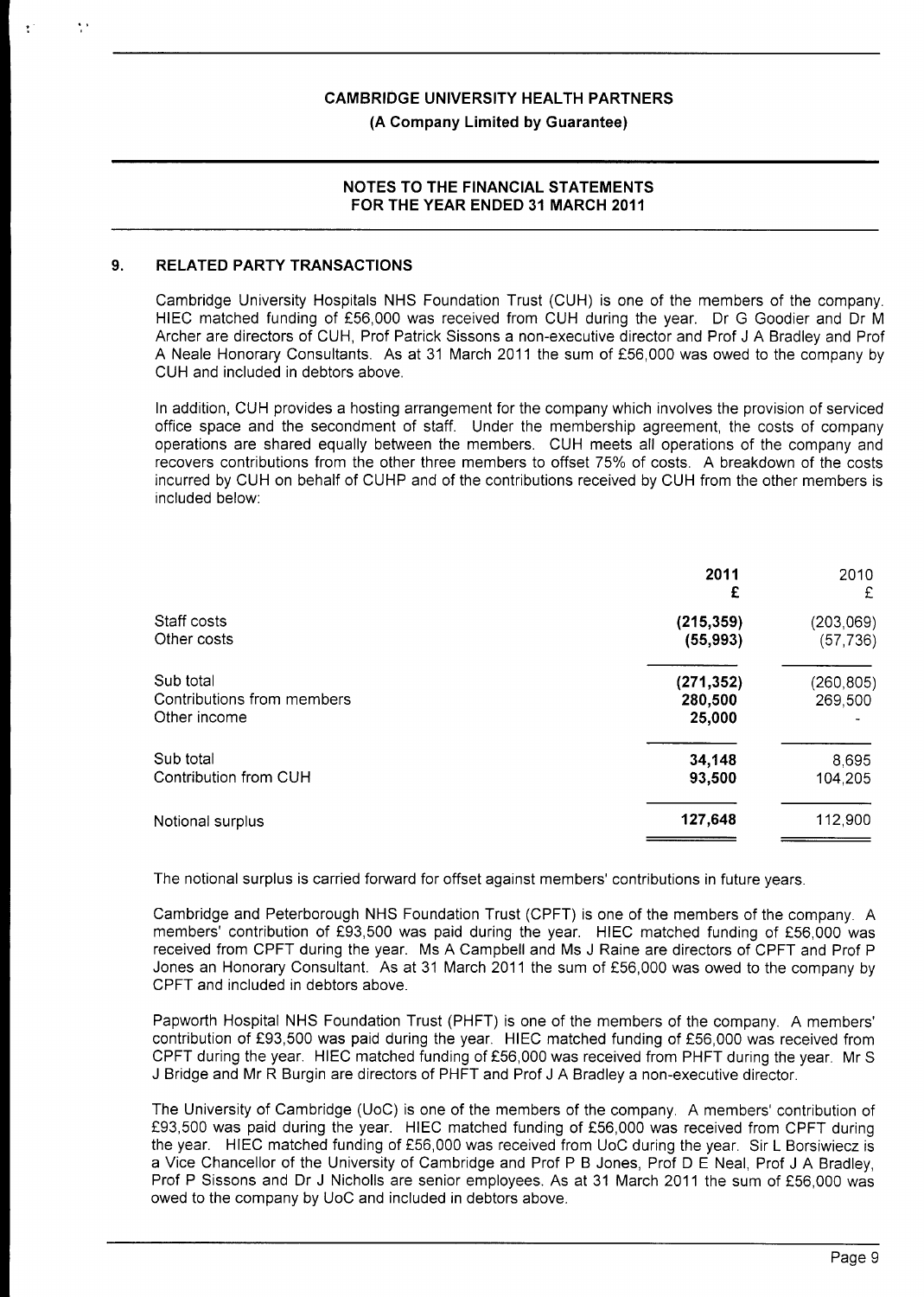#### NOTES TO THE FINANCIAL STATEMENTS FOR THE YEAR ENDED 31 MARCH 2011

## 10. CONTROLLING PARTY

 $\ddot{\Omega}$ 

 $\mathbb{R}^4$ 

The company is not controlled by any one party.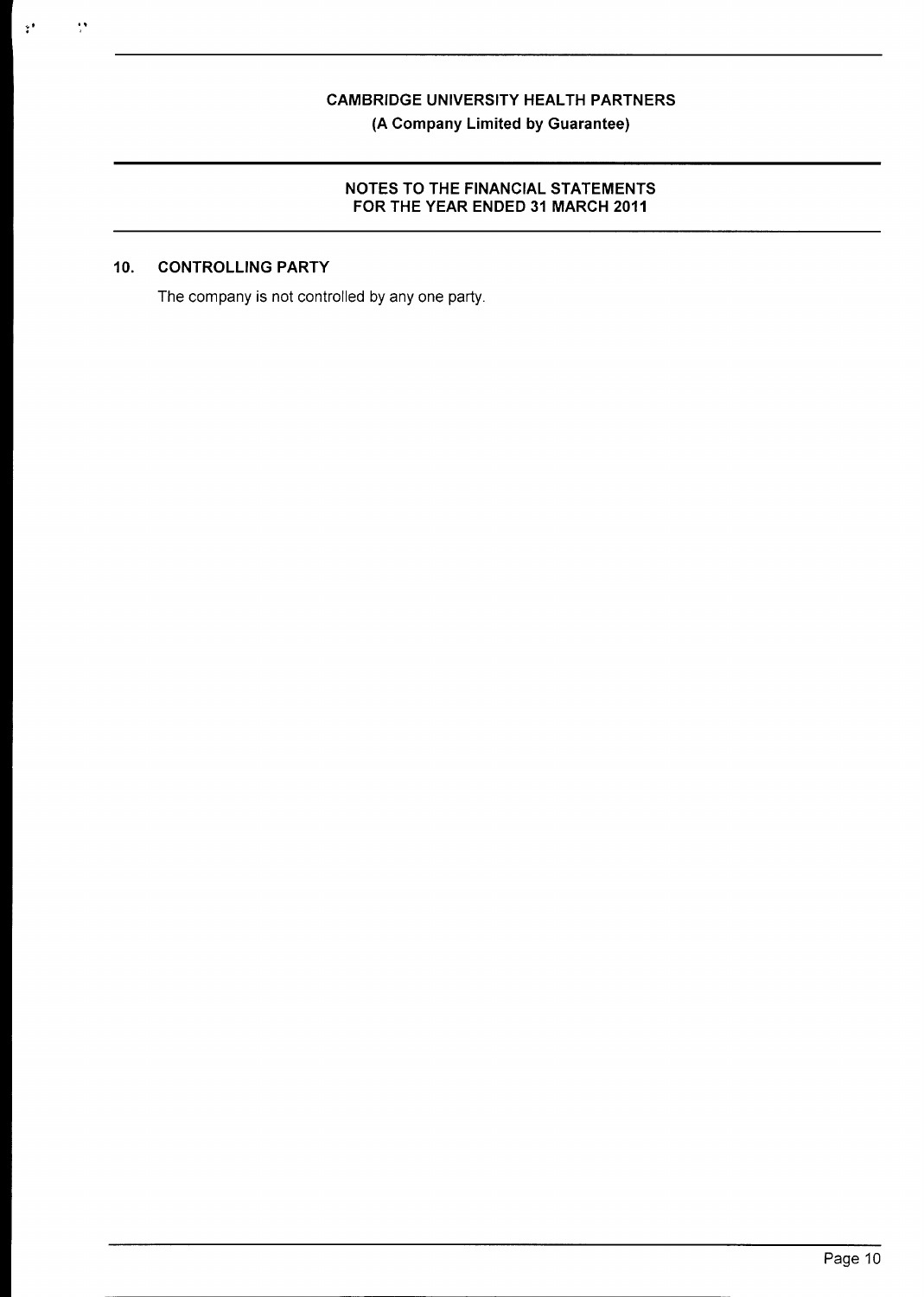$\overline{\mathcal{D}}$ 

 $\mathbf{v}$ 

# **(A Company Limited by Guarantee)**

|                             | Page            | 2011<br>£  | 2010<br>£      |
|-----------------------------|-----------------|------------|----------------|
| <b>TURNOVER</b>             | 12              | 2,302,318  |                |
| Cost of sales               | 12              | (371, 941) |                |
| <b>GROSS SURPLUS</b>        |                 | 1,930,377  |                |
| Gross profit %              |                 | 83.8 %     | $0.0 \%$       |
| <b>LESS: OVERHEADS</b>      |                 |            |                |
| Administration expenses     | 12 <sub>2</sub> | (56, 200)  | $\blacksquare$ |
| <b>SURPLUS FOR THE YEAR</b> |                 | 1,874,177  |                |

#### **DETAILED INCOME AND EXPENDITURE ACCOUNT FOR THE YEAR ENDED 31 MARCH 2011**

**Page 11**